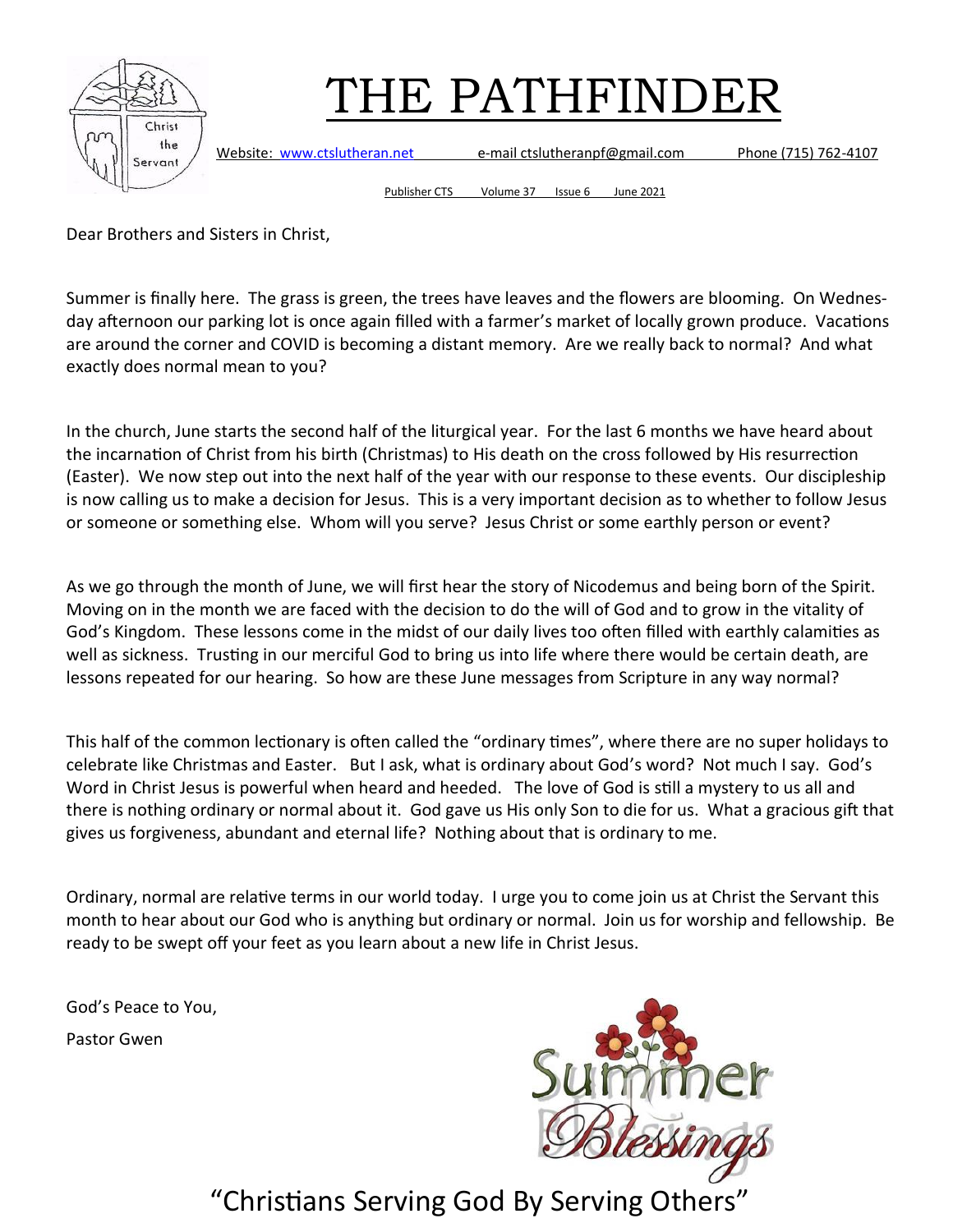

Website: [www.ctslutheran.net](http://www.ctslutheran.net/) e-mail ctslutheranpf@gmail.com Phone (715) 762-4107

Publisher CTS Volume 37 Issue 6 June 2021

#### **Office Hours for Pastor - June 2021**

| June 2nd  | 2:00-5:30 pm     |
|-----------|------------------|
| June 7th  | 1:00-4:00 pm     |
| June 9th  | 2:00-5:30 pm     |
| June 14th | 1:00-4:00 pm     |
| June 16th | 2:00-5:30 pm     |
| June 21st | 1:00-4:00 pm     |
| June 23rd | 2:00-5:30 pm     |
| June 28th | $1:00 - 4:00$ pm |
| June 30th | 2:00-5:30 pm     |
|           |                  |

| <b>Women's Quilting Group-Monday</b> |            |  |  |  |
|--------------------------------------|------------|--|--|--|
| June 7th                             | $10:30$ am |  |  |  |
| June 14th                            | $10:30$ am |  |  |  |
| June 21st                            | $10:30$ am |  |  |  |
| June 28th                            | $10:30$ am |  |  |  |
|                                      |            |  |  |  |

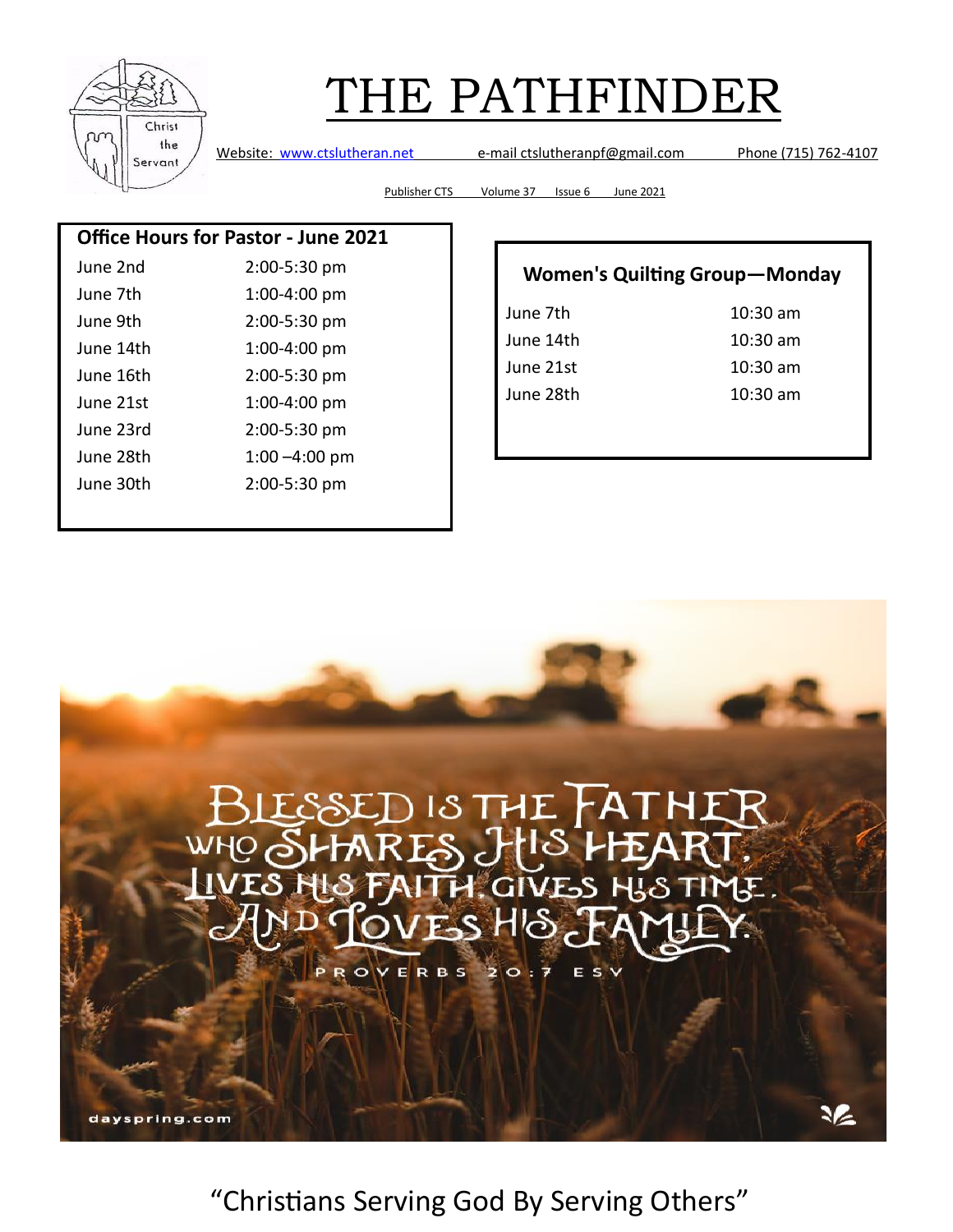

Website: [www.ctslutheran.net](http://www.ctslutheran.net/) e-mail ctslutheranpf@gmail.com Phone (715) 762-4107

Publisher CTS Volume 37 Issue 6 June 2021



#### **June Bible Readings**

#### **June 6th—2nd Sunday after Pentecost**

First Lesson Genesis 3:8-15 Psalm 130 Second Lesson 2 Corinthians 4:13—5:1 Gospel Lesson Mark 3:20-35

#### **June 13th—3rd Sunday after Pentecost**

First Lesson Ezekiel 17:22-24 Psalm 92:1-4, 12-15 Second Lesson 2 Corinthians 5:6-17 Gospel Lesson Mark 4:26-34

#### **June 20th—4th Sunday after Pentecost**

First Lesson Job 38:1-11 Psalm 107:1-2, 23-32 Second Lesson 2 Corinthians 6:1-13 Gospel Lesson Mark 4:35-41

#### **June 27th –5th Sunday after Pentecost**

First Lesson Lamentations 3:22-33 Psalm 30 Second Lesson 2 Corinthians 8:7-15 Gospel Lesson Mark 5:21-43



**Therefore confess your sins to one another, and pray for one another, that you may be healed… James 5:16.**

Please remember these people and requests in your prayers.

**Health/ Concerns**: Tom, Sheila, Ann, Joan, Dina, Joen, Megan, and Kris.

**Military** - Anton, Allesa Marrie and Natalie.

CTS Church Council, Men's Group, WELCA, Quilting Ministry, Adult Bible Studies, CTS Youth, AIDS orphans in Malawi, Hunger and poverty in the world, and those struggling with the Coronavirus.

**\*\*\*\*\*\*\*\*\*\***

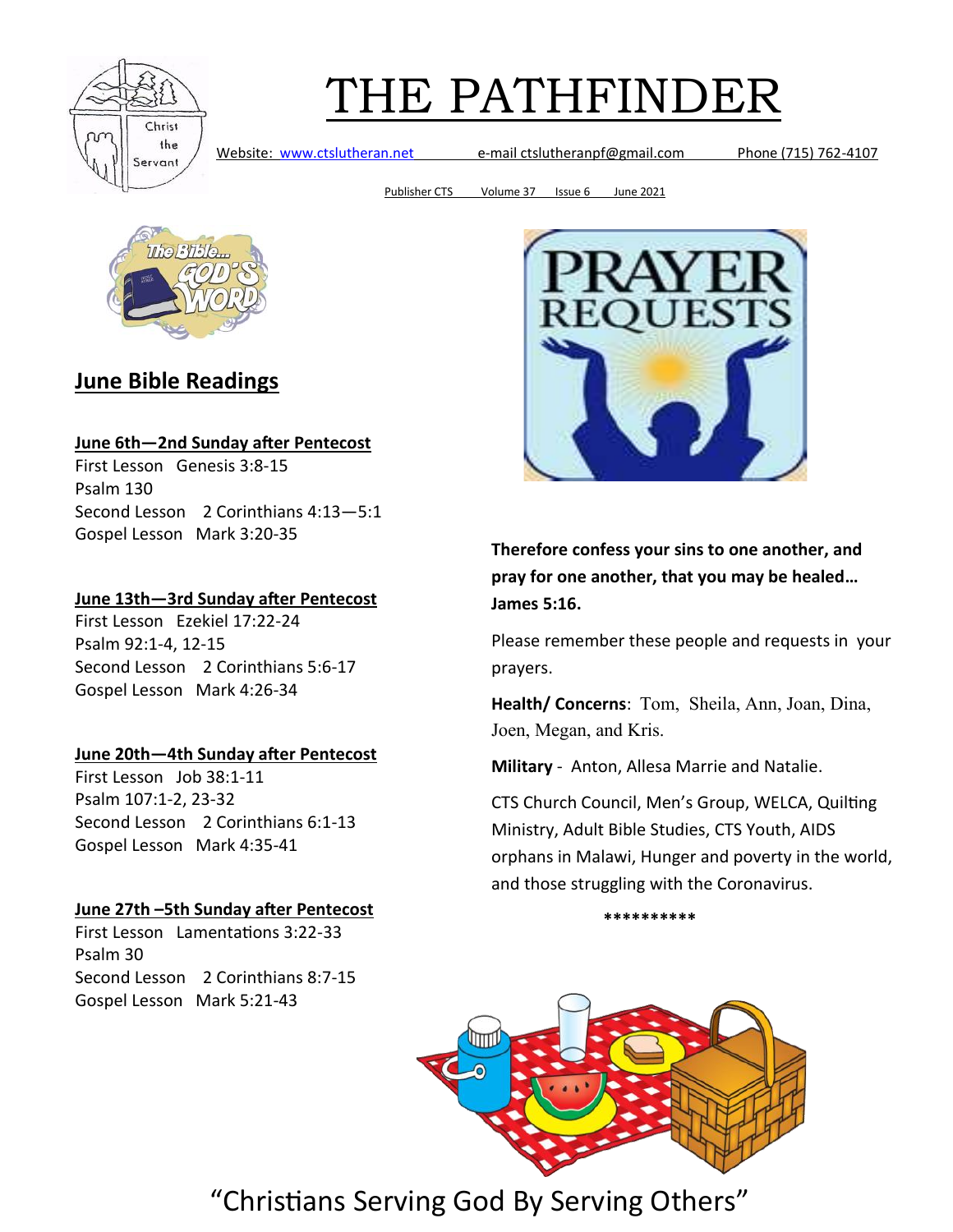

Website: [www.ctslutheran.net](http://www.ctslutheran.net/) e-mail ctslutheranpf@gmail.com Phone (715) 762-4107

Publisher CTS Volume 37 Issue 6 June 2021

### *Important Information*

Farmer's Market started on May 26 and will go every Wednesday until sometime in October. The hours are 2:00 to 5:30 pm.

Men's group is on vacation until after Labor Day.

Bible study. The last day for Bible study will be June  $6<sup>th</sup>$ . We will resume with a new study after Labor Day.

At the suggestion of our Return to Worship Safety Team, masks are highly suggested while you are in our building. Also, they suggest to socially distance whenever possible. Masks, hand sanitizer and disinfecting wipes are available throughout the building.

HELP WANTED: The church council is still looking for a few people to be on an insurance review team. This team will meet once or twice a year to review our coverage. If you have an insurance background or understand the insurance lingo and would like to help out please see Pastor Gwen.

We are looking for pictures of functions at Christ the Servant. Barb Lofthus has been putting together our history and has found that we have very few pictures from the last ten years. If you would like to share things like: picnic, VBS, Sunday School, funerals, groups of our people working events outside of our building, USPS food drive, parade floats, Lego day, etc. Please email them to our church [email.ctslutheranpf@gmail.com.](mailto:email.ctslutheranpf@gmail.com) Older pictures will also be accepted in printed form.



Special guest preacher Randy Olson will join us on June  $13<sup>th</sup>$  for worship. He is currently the Assistant to Bishop Laurie Skow Anderson in the NW Synod of Wisconsin. Pastor Randy will also stay after worship for coffee hour to visit with us and answer any questions about the ELCA. Please plan to join us in welcoming Randy to our church.

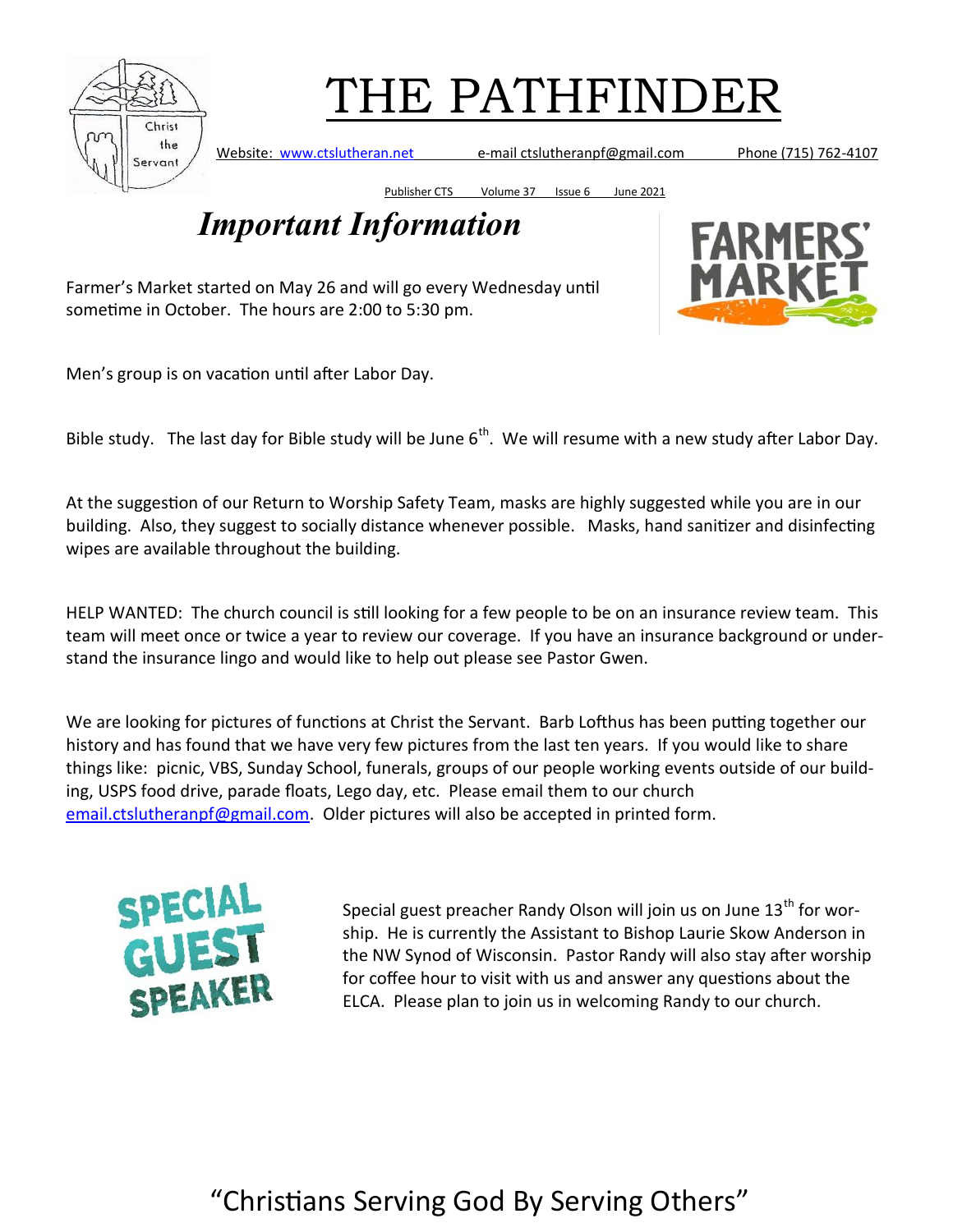

Website: [www.ctslutheran.net](http://www.ctslutheran.net/) e-mail ctslutheranpf@gmail.com Phone (715) 762-4107

Publisher CTS Volume 37 Issue 6 June 2021

#### **WELCA News – June 2021**

The women's group enjoyed an in-person meeting at Sweet Brew on April 19<sup>th</sup> and made plans to resume some of our regular activities and to make some changes to others.

We will not be holding the ice cream socials during the Farmers' Market, but depending on the Health Department guidelines, we will consider doing the pie social towards the end of the market season.

The good news is that we are moving ahead with plans for Holiday Market. The date is set for November 13<sup>th</sup>, and now is the time to start crafting and thinking of ways you can contribute to this fun community event.

Beginning June  $7<sup>th</sup>$  quilting will move back to Mondays. The quilt room is filling up with boxes of quilts destined for people all around the world via Lutheran World Relief. We now have over 50 quilts ready to go and many bins of fabric yet to be sewn. We also were able to provide 25 Health Care kits in response to a recent plea from Lutheran World Relief and have supplies to assemble more for the September shipment. In addition we have inventoried the items on hand for the Baby Layettes and School Kits and will be gathering the needed supplies for them in the next months. There are very specific requirements for each of these kits, and in the near future we will be posting the needed items that members can purchase or make a cash donation.

We are all so grateful for the hands that kept the WELCA mission moving forward throughout the past pandemic year, for the encouragement the members gave to each other even when we were all staying at home and are so looking forward to continuing working together on the upcoming projects.

Blessings and Happy Spring,

Liz C